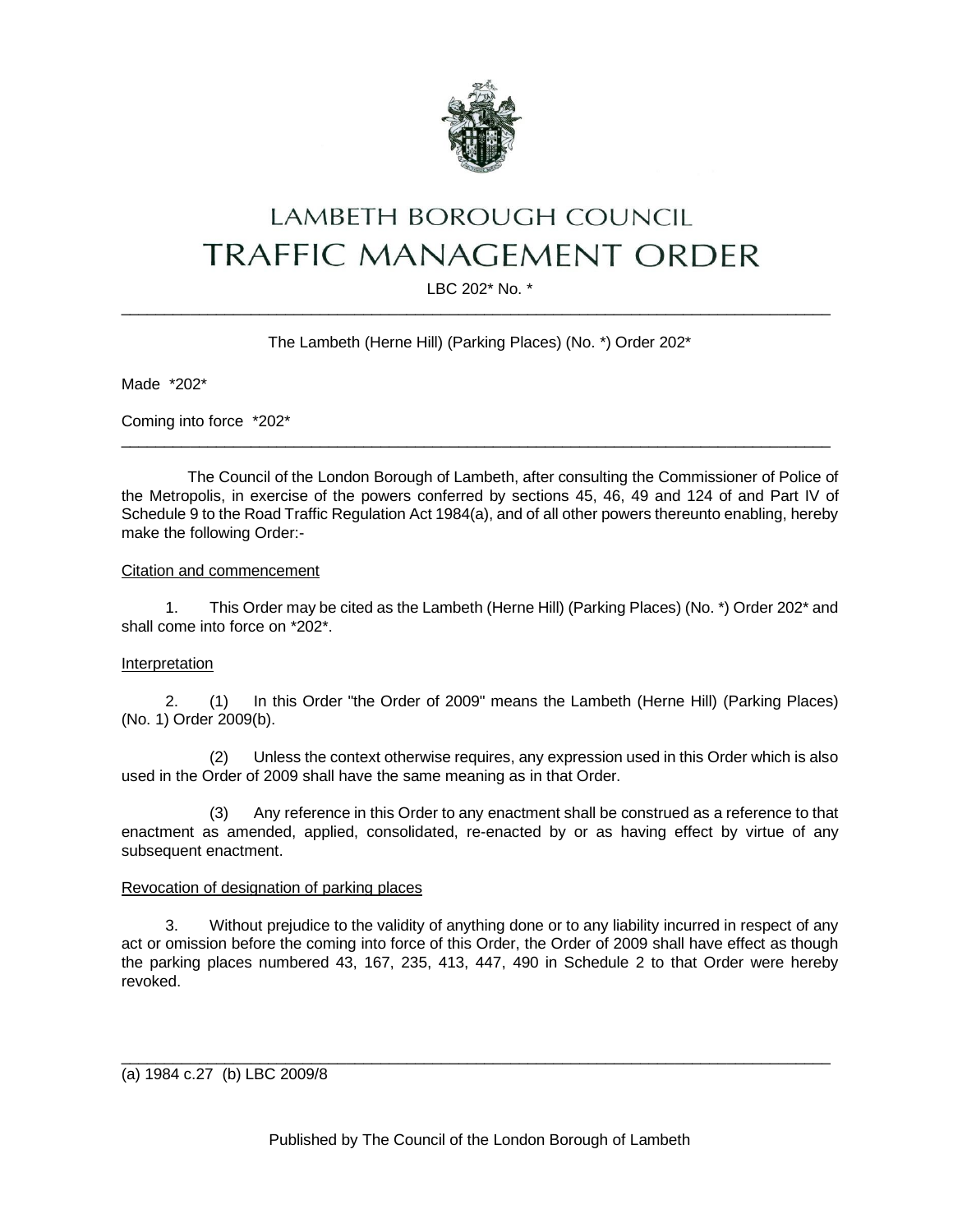## Designation of parking places and application of the Order of 2009 thereto

4. (1) Each area on a highway comprising a length of carriageway of a street specified in column 2 of Schedule 1, 2 or 3 to this Order and bounded on one side of that length by the edge of the carriageway and on the other sides by a white line marking is designated as a parking place.

(2) The reference in this Article to a white line marking shall be construed as a reference to the white line marking (either broken or continuous) provided for in Schedule 7 to the Traffic Signs Regulations and General Directions 2016(a) or, if applicable, authorised by the Secretary of State by virtue of section 64 of the Road Traffic Regulation Act 1984.

(3) The provisions of the Order of 2009 (other than Articles 3 and 16) shall apply to the areas designated as parking places by this Order as if in those provisions any reference to a parking place included a reference to an area designated as a parking place by this Order and as if any reference to Schedule 2 to the Order of 2009 included a reference to Schedule 1 to this Order, as if any reference to Schedule 2A to the Order of 2009 included a reference to Schedule 2 to this Order.

## Placing of traffic signs, etc.

- 5. The Council shall:-
	- (a) place and maintain traffic signs indicating the limits of each parking place referred to in Schedule 1, 2 and 3 to this Order;
	- (b) place and maintain in or in the vicinity of each parking place referred to in Schedule 1, 2 and 3 to this Order traffic signs indicating that such parking place may be used during the permitted hours for the leaving only of the vehicles specified in Articles 4(4) and 4(5) respectively of the Order of 2009;
	- (c) carry out such other work as is reasonably required for the purposes of the satisfactory operation of a parking place.

#### Amendments to the Order of 2009

6. Without prejudice to the validity of anything done or to any liability incurred in respect of any act or omission before the coming into force of this Order, the Order of 2009 shall have effect as though:

(a) in Article 2(1) to that Order, in the meanings assigned to the expressions "electronic car club permit", "hard copy car club permit" and "validate", for the text "Schedule 1, 1A, 2 or 2A" there were substituted the text "Schedule 1, 1A, 2, 2A or 2B";

(b) in Article 3(1)(a) of that Order, for the text "Schedule 1, 1A, 2 or 2A" there were substituted the text "Schedule 1, 1A, 2, 2A or 2B";

in Article 3(1)(b) of that Order, for the text "Schedule 1, 1A, 2 or 2A" there were substituted the text "Schedule 1, 1A, 2, 2A or 2B";

\_\_\_\_\_\_\_\_\_\_\_\_\_\_\_\_\_\_\_\_\_\_\_\_\_\_\_\_\_\_\_\_\_\_\_\_\_\_\_\_\_\_\_\_\_\_\_\_\_\_\_\_\_\_\_\_\_\_\_\_\_\_\_\_\_\_\_\_\_\_\_\_\_\_\_\_\_\_\_\_\_\_ (a) S.I. 2016/362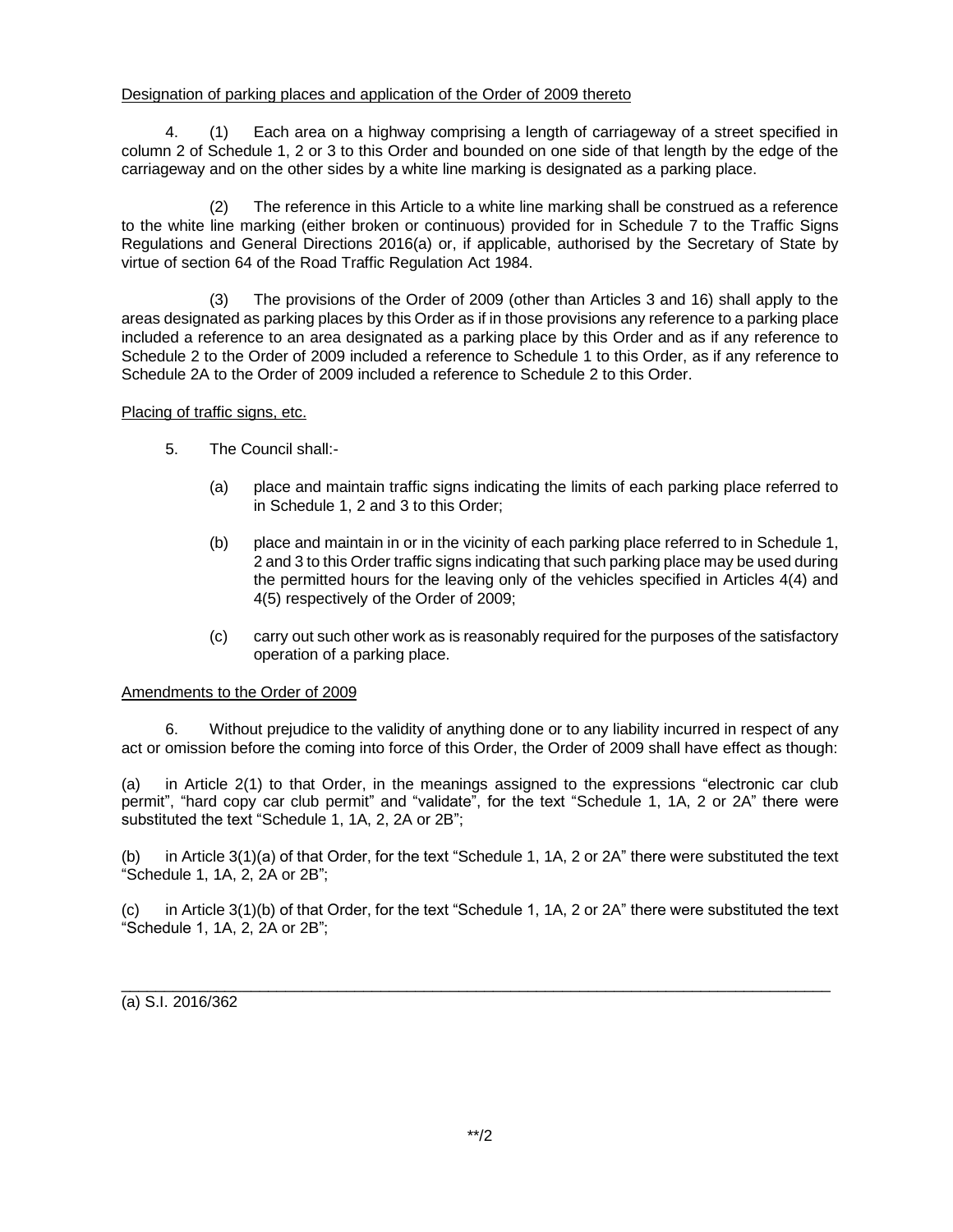(d) there were added as Article 4(6) to that Order, the following:

"(6) Each parking place referred to in Schedule 2B may be used, subject to the provisions of this Order, for the leaving during the permitted hours of such vehicles of the class specified in paragraph (1) of this Article:-

- (a) as display in the manner specified in Article 5(6)(a) either a valid hard copy resident's permit, a valid hard copy business permit, a valid hard copy car club permit, a valid hard copy health care permit, a valid hard copy visitor's permit or a valid hard copy trade permit, issued in respect of that vehicle; or
- (b) in respect of which there has been granted either an electronic resident's permit, an electronic business permit, an electronic car club permit, a flexible car club permit, an electronic health care permit, an electronic visitor's permit or an electronic trade permit and a hand-held device shows the indication specified in Article 5(5)(b),

provided that the electrical storage battery of that vehicle is in the process of being charged from a mains electrical source adjacent to that parking place.";

(e) there were added as Article 5(6) to that Order, the following:

"(6) At all times during which a vehicle is left in a parking place referred to in Schedule 2B during the permitted hours:-

- (a) it shall display either a valid hard copy resident's permit, a valid hard copy business permit, a valid hard copy car club permit, a valid hard copy visitor's permit or a valid hard copy trade permit, issued in respect of that vehicle, so that all the particulars on that hard copy resident's permit, that hard copy car club permit, that hard copy visitor's permit or that hard copy trade permit, as the case may be, are clearly visible from outside that vehicle and from the front or nearside of that vehicle; or
- (b) there shall be an indication on a hand-held device that either an electronic resident's permit, an electronic business permit, an electronic car club permit, a flexible car club permit, an electronic visitor's permit or an electronic trade permit has been granted in respect of that vehicle and the permit is valid.

(f) in Article 12(1)(a) of that Order, for the text "Schedule 1, 1A, 2 or 2A" there were substituted the text "Schedule 1, 1A, 2, 2A or 2B";

- (g) for paragraph (b) of Article 16 of that Order, there were substituted the following:
	- "(b) place and maintain in or in the vicinity of each parking place referred to in Schedule 1, 1A, 2, 2A or 2B traffic signs indicating that such parking place may be used during the permitted hours for the leaving of the vehicles specified in Article  $4(2)$ ,  $4(3)$ ,  $4(4)$ ,  $4(5)$  and  $4(6)$ respectively;"

(h) in Article 20(3) of that Order, for the text "Schedule 2 or 2A" there were substituted the text "Schedule 2, 2A or 2B";

(i) for Article 23 of that Order, there were substituted the following:

"23. (1) No vehicle in respect of which payment of the parking charge has been made using the electronic payment system in accordance with the provisions of Article 18, and which has been taken away from a parking place referred to in Schedule 1 or 1A during the permitted hours, shall, until the expiration of 1 hour from the time that vehicle was taken away, again be left in that parking place during the permitted hours.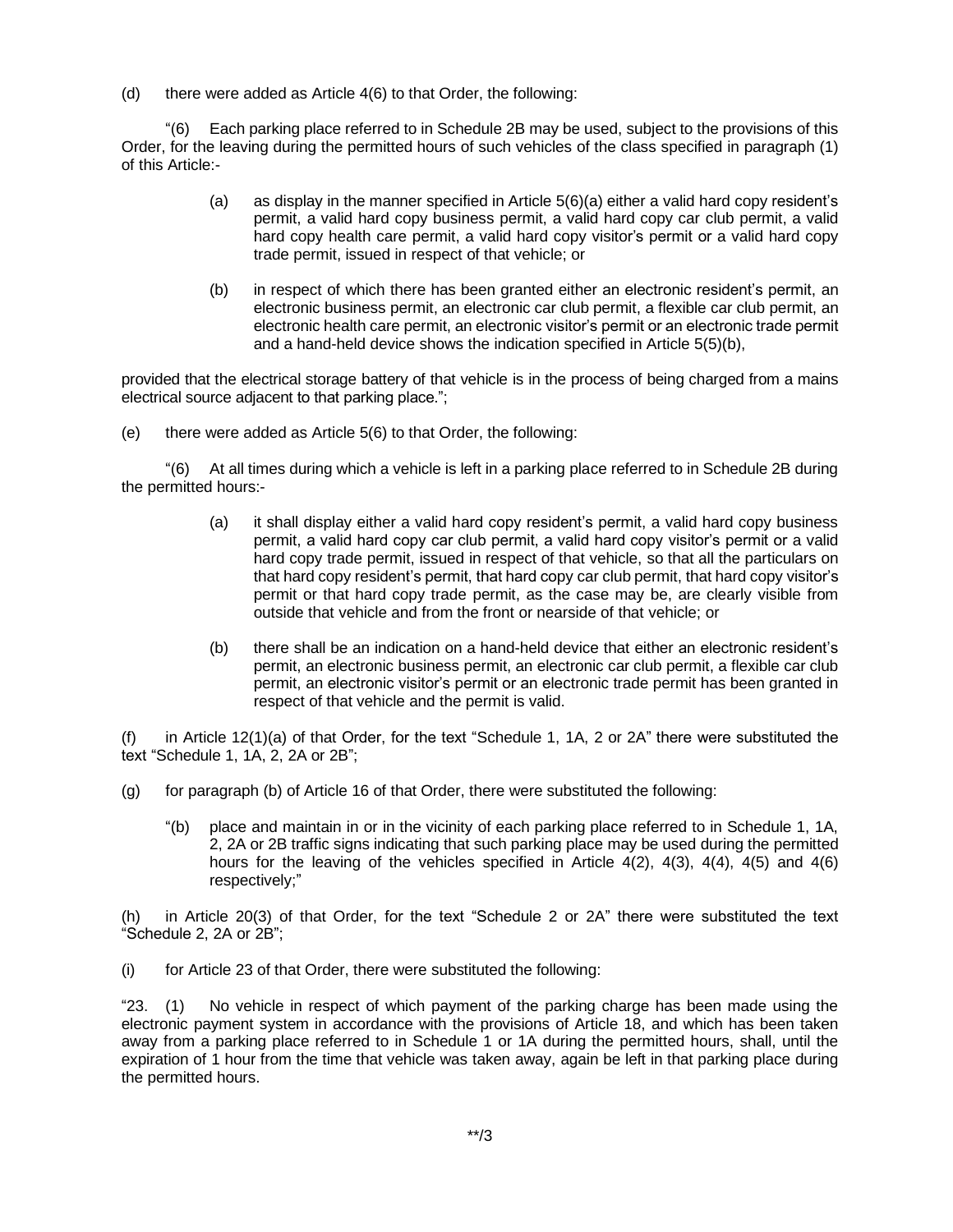(2) No vehicle which has been taken away from a parking place referred to in Schedule 2A or 2B during the permitted hours, shall, until the expiration of 2 hours from the time that vehicle was taken away, again be left in that parking place during the permitted hours.";

(j) in Article 24(3) of that Order, for the text "Schedule 1, 1A, 2 or 2A" there were substituted the text "Schedule 1, 1A, 2, 2A or 2B";

(k) in Article 26(3) of that Order, for the text "Schedule 1, 1A, 2 or 2A" there were substituted the text "Schedule 1, 1A, 2, 2A or 2B";

(l) in Article 27(3) of that Order, for the text "Schedule 1, 1A, 2 or 2A" there were substituted the text "Schedule 1, 1A, 2, 2A or 2B";

(m) in Article 30(4) of that Order, for the text "Schedule 1, 1A, 2 or 2A" there were substituted the text "Schedule 1, 1A, 2, 2A or 2B"; and

(n) there was added as Schedule \* to that Order, the Schedule as set out in Schedule 3 to this Order.

Dated this \*\* day of \*202\*.

Ben Stevens Highway Network Manager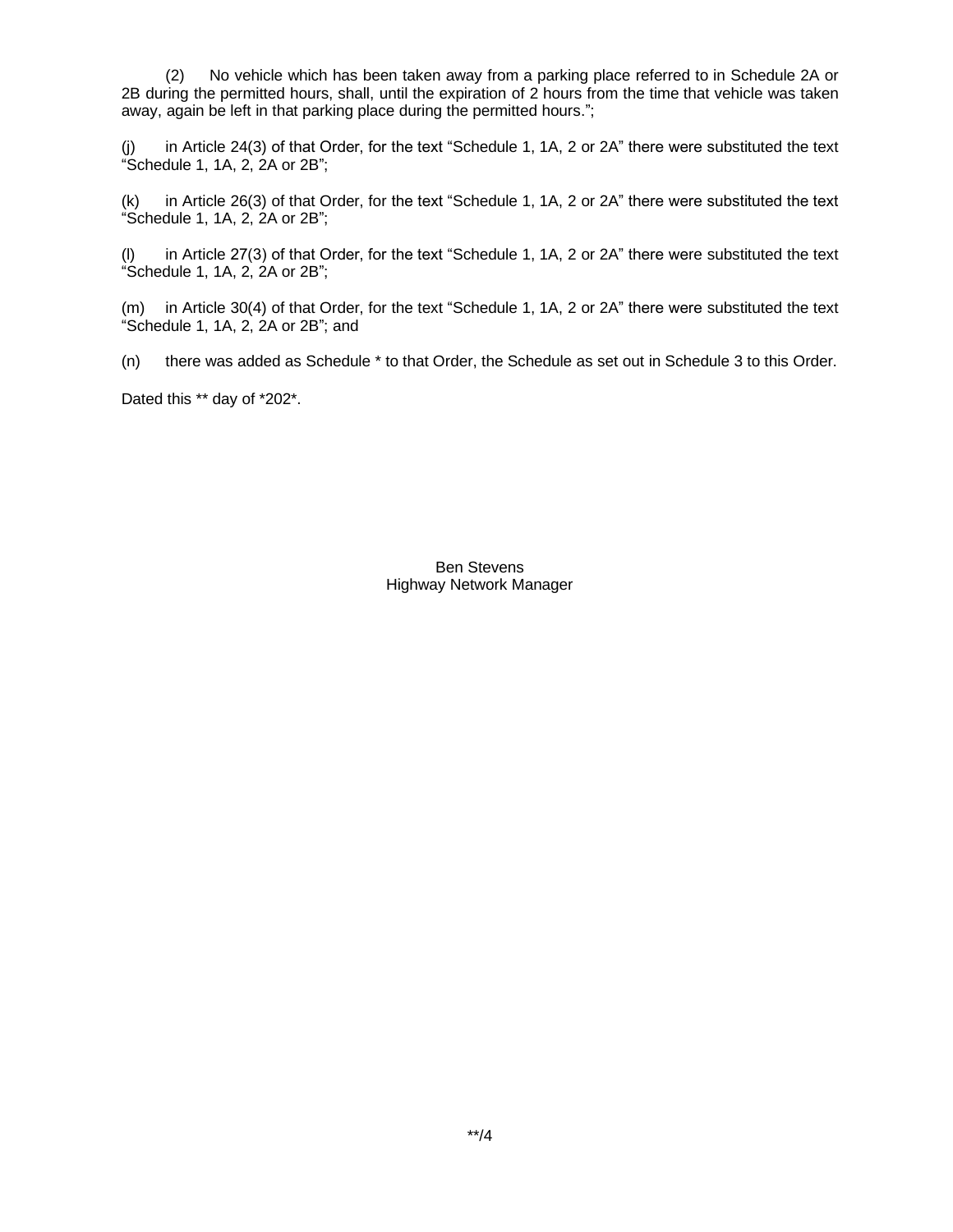#### SCHEDULE 1 (see Article 4)

IN RELATION TO A PARKING PLACE REFERRED TO IN THIS SCHEDULE THE EXPRESSION "PERMITTED HOURS" MEANS THE PERIOD BETWEEN 12 NOON AND 2 P.M. ON MONDAYS TO FRIDAYS INCLUSIVE, ANY SUCH DAY NOT BEING CHRISTMAS DAY, GOOD FRIDAY OR A BANK HOLIDAY.

PARKING PLACES IN WHICH A VEHICLE MAY BE LEFT DURING THE PERMITTED HOURS PROVIDED THE VEHICLE DISPLAYS EITHER A VALID HARD COPY RESIDENT'S PERMIT, A VALID HARD COPY CAR CLUB PERMIT, A VALID HARD COPY VISITOR'S PERMIT OR A VALID HARD COPY TRADE PERMIT, ISSUED IN RESPECT OF THAT VEHICLE, OR THERE APPEARS ON A HAND-HELD DEVICE AN INDICATION THAT AN ELECTRONIC VERSION OF ONE OF THOSE PERMITS OR A FLEXIBLE CAR CLUB PERMIT HAS BEEN GRANTED IN RESPECT OF THAT VEHICLE AND THE PERMIT IS VALID.

| No. of<br>parking<br>place | Designated parking place                                                                                                                                                                                                            | Special<br>manner of<br>standing |
|----------------------------|-------------------------------------------------------------------------------------------------------------------------------------------------------------------------------------------------------------------------------------|----------------------------------|
| 1                          | $\overline{2}$                                                                                                                                                                                                                      | 3                                |
| $\star$                    | BICKNELL ROAD, the north-west side, from a point 16 metres south-west of<br>the south-eastern kerb-line of Kemerton Road to a point 9 metres north-east<br>of a point opposite the common boundary of Nos. 23 and 24 Bicknell Road. |                                  |
| $\star$                    | BICKNELL ROAD, the north-west side, from a point 3 metres north-east of a<br>point opposite the common boundary of Nos. 23 and 24 Bicknell Road to the<br>common boundary of the rear of Nos. 33 and 34 Kemerton Road.              |                                  |
| $\star$                    | BICKNELL ROAD, the south-east side, from the common boundary of Nos.<br>13 and 14 Bicknell Road, south-westwards for a distance of 33 metres.                                                                                       |                                  |
| $\star$                    | BICKNELL ROAD, the south-east side, from a point 6 metres north-east of<br>the common boundary of Nos. 13 and 14 Bicknell Road, north-eastwards for<br>a distance of 108.3 metres.                                                  |                                  |
| $\star$                    | DEEPDENE ROAD, the north-east side, from a point 5 metres north-west of<br>the north-western boundary of No. 1 Deepdene Road, north-westwards for a<br>distance of 5 metres.                                                        |                                  |
| $\star$                    | DEEPDENE ROAD, the north-east side, from a point 16 metres north-west<br>of the north-western boundary of No. 1 Deepdene Road, north-westwards for<br>a distance of 6.8 metres.                                                     |                                  |
| $\star$                    | DEEPDENE ROAD, the north-east side, from a point 6.7 metres south-east<br>of the common boundary of Nos. 11 and 13 Deepdene Road to a point 10.3<br>metres north-west of that common boundary.                                      |                                  |
| $\star$                    | DORCHESTER DRIVE, the north-west side, from a point 11.3 metres north-<br>east of the common boundary of Nos. 14 and 16 Dorchester Drive, north-<br>eastwards for a distance of 4.5 metres.                                         |                                  |
| $\star$                    | FAWNBRAKE AVENUE, the south-east side, from a point 6 metres north-<br>east of the common boundary of Nos. 8 and 10 Fawnbrake Avenue, north-<br>eastwards for a distance of 5.9 metres.                                             |                                  |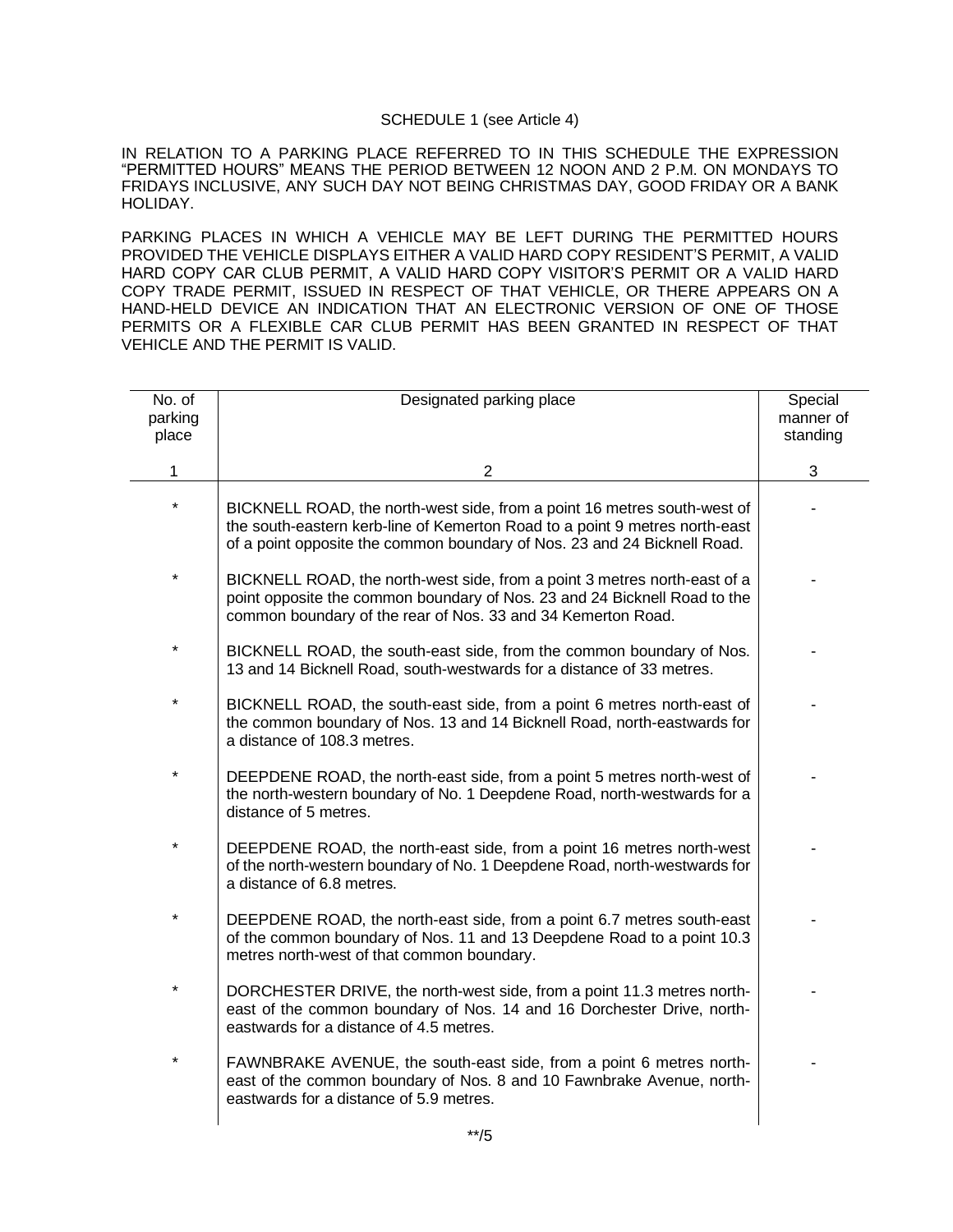| No. of<br>parking<br>place | Designated parking place                                                                                                                                                                                                                    | Special<br>manner of<br>standing |
|----------------------------|---------------------------------------------------------------------------------------------------------------------------------------------------------------------------------------------------------------------------------------------|----------------------------------|
| 1                          | $\overline{2}$                                                                                                                                                                                                                              | 3                                |
| $\star$                    | FAWNBRAKE AVENUE, the south-east side, from the common boundary of<br>Nos. 8 and 10 Fawnbrake Avenue, south-westwards for a distance of 8.9<br>metres.                                                                                      |                                  |
| $\star$                    | LOWDEN ROAD, the south-east side, from the common boundary of Nos.<br>50 and 52 Lowden Road, north-eastwards for a distance of 33.9 metres.                                                                                                 |                                  |
| $\star$                    | LOWDEN ROAD, the south-east side, from the common boundary of Nos.<br>86 and 88 Lowden Road, south-westwards for a distance of 18.7 metres.                                                                                                 |                                  |
| $\star$                    | POPLAR ROAD, the north-east side, from a point 0.9 metres north-west of<br>the common boundary of Nos. 74 and 76 Poplar Road to the common<br>boundary of Nos. 104 and 106 Poplar Road.                                                     |                                  |
| $\star$                    | POPLAR ROAD, the north-east side, from a point 6 metres north-west of<br>the common boundary of Nos. 104 and 106 Poplar Road, north-westwards<br>for a distance of 60.1 metres.                                                             |                                  |
| $\star$                    | POPLAR WALK, the south-west side, from a point 1 metre south-east of the<br>common boundary of the rear of Nos. 2 and 4 Poplar Road to a point 16<br>metres south-east of a point opposite the south-eastern kerb-line of<br>Deerdale Road. |                                  |
| $^\star$                   | POPLAR WALK, the south-west side, from a point opposite the south-<br>eastern kerb-line of Deerdale Road, south-eastwards for a distance of 10<br>metres.                                                                                   |                                  |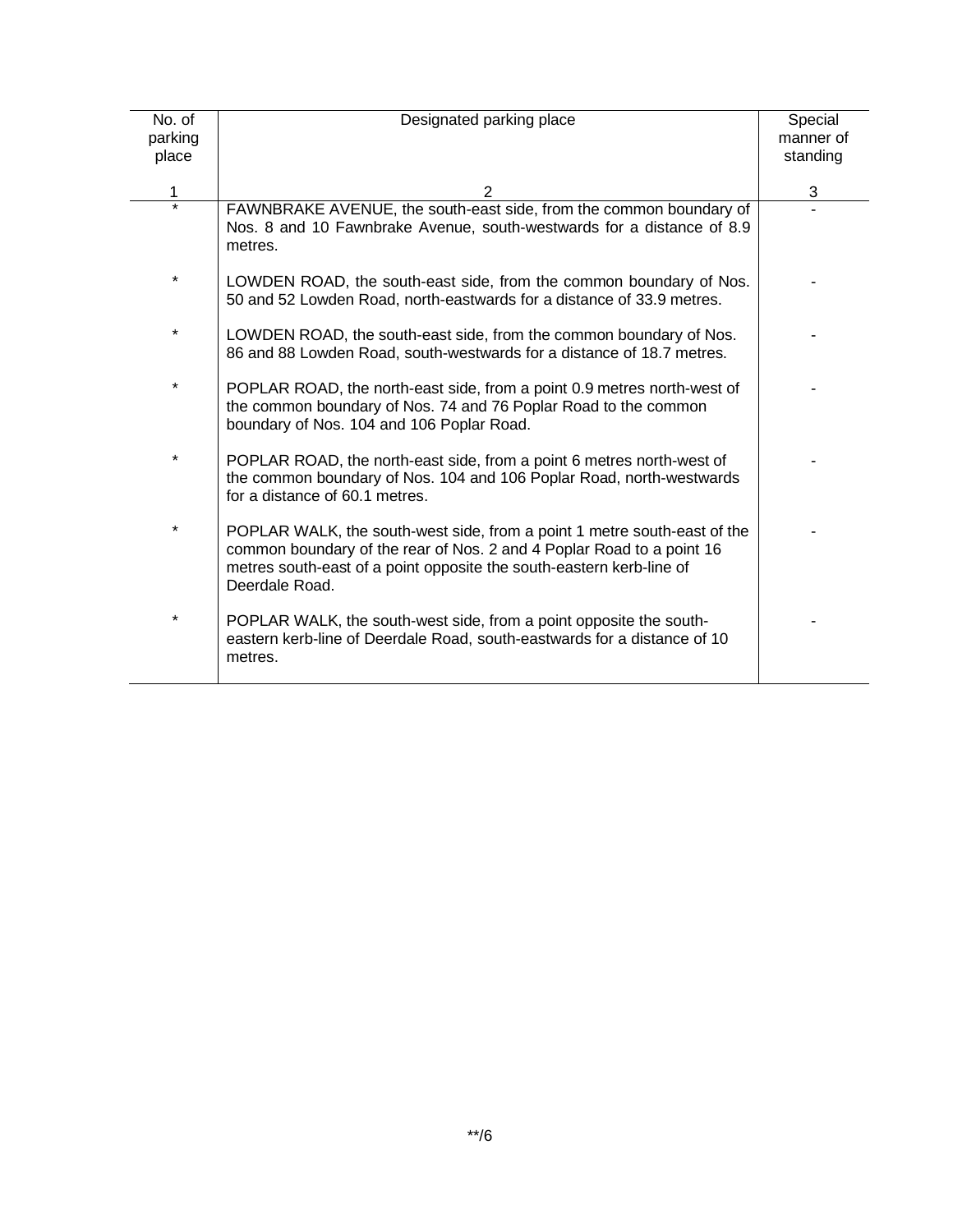IN RELATION TO A PARKING PLACE REFERRED TO IN THIS SCHEDULE THE EXPRESSION "PERMITTED HOURS" MEANS AT ANY TIME (AND THE VEHICLE IS LEFT FOR NOT MORE THAN A MAXIMUM PERIOD OF TWENTY-FOUR HOURS).

PARKING PLACES IN WHICH A VEHICLE MAY BE LEFT DURING THE PERMITTED HOURS PROVIDED THE VEHICLE DISPLAYS EITHER A VALID HARD COPY RESIDENT'S PERMIT, A VALID HARD COPY CAR CLUB PERMIT, A VALID HARD COPY VISITOR'S PERMIT OR A VALID HARD COPY TRADE PERMIT, ISSUED IN RESPECT OF THAT VEHICLE, OR THERE APPEARS ON A HAND-HELD DEVICE AN INDICATION THAT AN ELECTRONIC VERSION OF ONE OF THOSE PERMITS OR A FLEXIBLE CAR CLUB PERMIT HAS BEEN GRANTED IN RESPECT OF THAT VEHICLE AND THE PERMIT IS VALID, PROVIDED THAT THE ELECTRICAL STORAGE BATTERY OF THAT VEHICLE IS IN THE PROCESS OF BEING CHARGED FROM A MAINS ELECTRICAL SOURCE ADJACENT TO THAT PARKING PLACE.

| Parking | Designated parking place                                                                                                                          | Special   |
|---------|---------------------------------------------------------------------------------------------------------------------------------------------------|-----------|
| place   |                                                                                                                                                   | manner of |
| No.     |                                                                                                                                                   | standing  |
| 1       | $\overline{2}$                                                                                                                                    | 3         |
|         |                                                                                                                                                   |           |
| $\star$ | BICKNELL ROAD, the north-west side, from a point 3 metres north-east of                                                                           |           |
|         | a point opposite the common boundary of Nos. 23 and 24 Bicknell Road,                                                                             |           |
|         | north-eastwards for a distance of 6 metres.                                                                                                       |           |
| $\ast$  | BICKNELL ROAD, the south-east side, from the common boundary of                                                                                   |           |
| $\star$ | Nos. 13 and 14 Bicknell Road, north-eastwards for a distance of 6 metres.                                                                         |           |
|         | DEEPDENE ROAD, the north-east side, from a point 10 metres north-                                                                                 |           |
|         | west of the north-western boundary of No. 1 Deepdene Road, north-<br>westwards for a distance of 6 metres.                                        |           |
| $\ast$  | FAWNBRAKE AVENUE, the south-east side, from the common boundary                                                                                   |           |
|         | of Nos. 8 and 10 Fawnbrake Avenue, north-eastwards for a distance of 6                                                                            |           |
|         | metres.                                                                                                                                           |           |
| $\ast$  | LOWDEN ROAD, the south-east side, from a point 33.9 metres north-east                                                                             |           |
|         | of the common boundary of Nos. 50 and 52 Lowden Road, north-                                                                                      |           |
|         | eastwards for a distance of 6 metres.                                                                                                             |           |
|         | LOWDEN ROAD, the south-east side, from a point 18.7 metres south-                                                                                 |           |
|         | west of the common boundary of Nos. 86 and 88 Lowden Road, south-                                                                                 |           |
| *       | westwards for a distance of 6 metres.                                                                                                             |           |
|         | POPLAR ROAD, the north-east side, from the common boundary of Nos.                                                                                |           |
| $\star$ | 104 and 106 Poplar Road, north-westwards for a distance of 6 metres.                                                                              |           |
|         | POPLAR WALK, the south-west side, from a point 10.1 metres south-east<br>of a point opposite the south-eastern kerb-line of Deerdale Road, south- |           |
|         | eastwards for a distance of 6 metres.                                                                                                             |           |
|         |                                                                                                                                                   |           |
|         |                                                                                                                                                   |           |